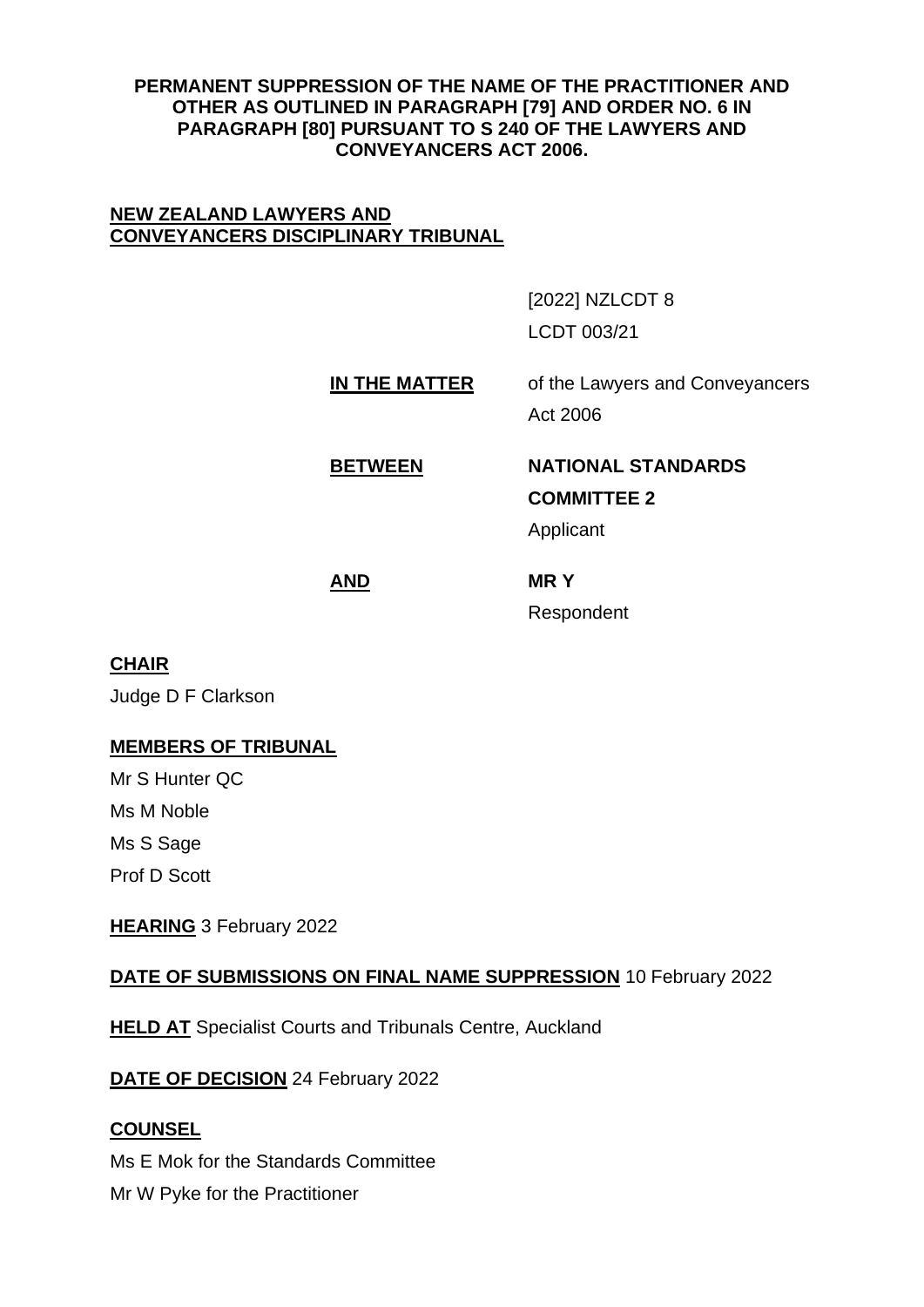# **DECISION OF THE TRIBUNAL ON FINAL NAME SUPPRESSION AND GIVING REASONS FOR PENALTY ORDERS**

### *Introduction*

[1] This decision considers the penalty to be imposed on a practitioner who has admitted misconduct of two kinds, particularised under one charge.

[2] The first misconduct arose as a result of Mr Y engaging in an intimate relationship with someone who had become a client.

[3] The second, and more serious misconduct, arose because when a complaint was made about the above conduct, Mr Y misled the Standards Committee by denying the existence of the relationship, thereby leading to a dismissal of the complaint.

[4] Responsibly, in the course of the hearing before us Mr Y's counsel conceded the conduct did reach the level of misconduct.<sup>1</sup>

[5] The hearing therefore focused on the proportionate penalty, and in particular whether a suspension from practice, was necessary to mark the seriousness of the misconduct. We reached a view, at the hearing, that suspension was necessary, and that having regard to the various factors to be articulated in our decision to follow, four months was a proper period for such suspension.

[6] Some time for handing over his practice was allowed, and the suspension is to start on 1 March 2022. We reserved our reasons and this decision contains those reasons.

[7] An application was also made for final name suppression. This was reserved for further submissions to be made by the Standards Committee. In addition, Mr Gay, a member of the press, who was present (remotely) at the hearing was also granted time for filing submissions on the question of name suppression. Such submissions were to be filed by 10 February 2022.

<sup>1</sup> Previously Mr Y had admitted only at the level of "unsatisfactory conduct".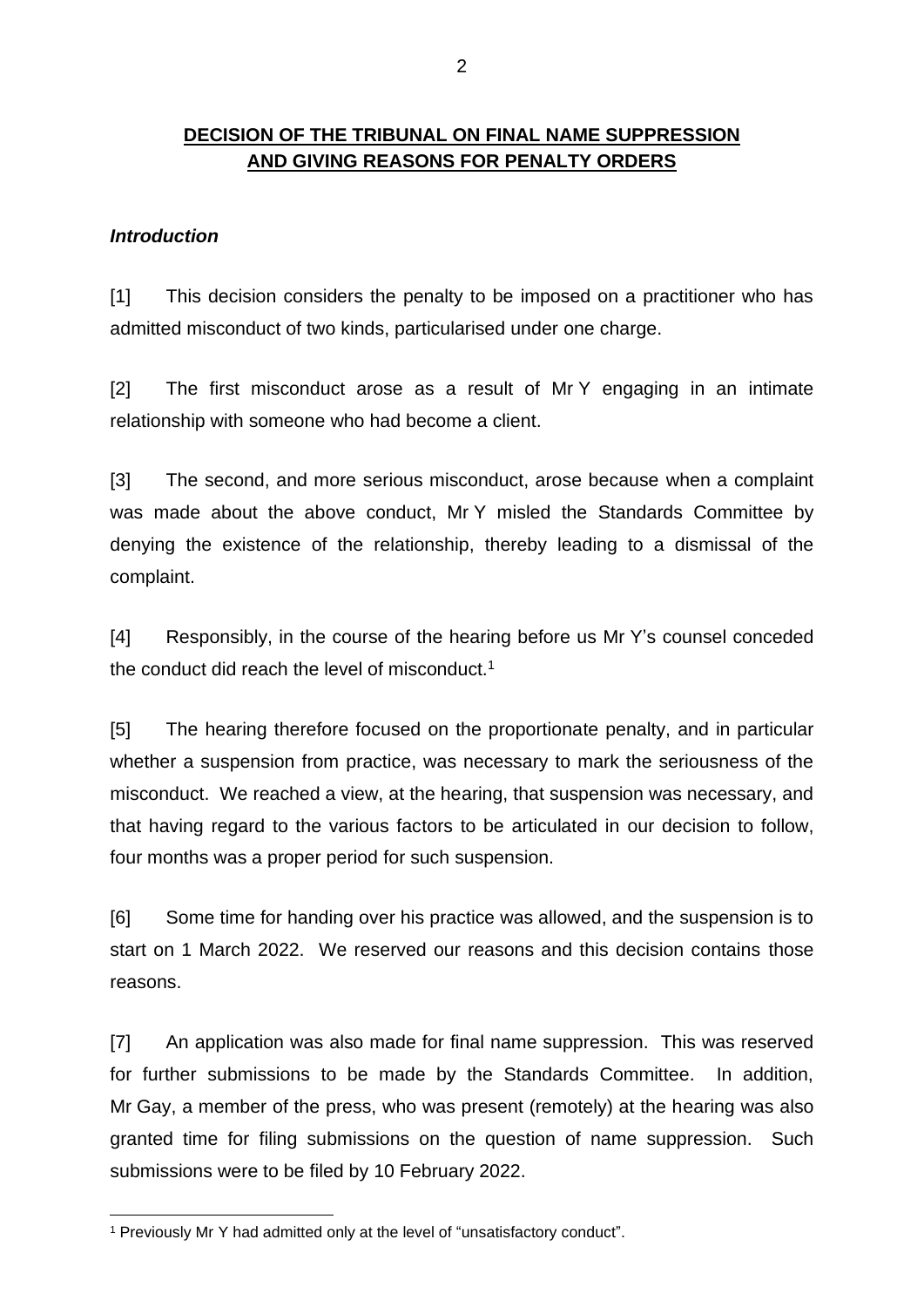### *Matters to be Considered*

[8] In determining a proportionate penalty, the Tribunal first determines the level of seriousness of the misconduct  $2$ 

[9] Aggravating and mitigating factors are then taken into account. Where available, similar cases are considered, so as to achieve consistency and predictability of outcome.

[10] Further penalty principles such as deterrence, denunciation, rehabilitation, compensation, and the "least restrictive outcome", <sup>3</sup> are also weighed. These are considered against the framework of the purposes of the legislation, namely the protection of the public as consumers of legal services, and the upholding of professional standards in order to maintain public confidence in their provision.

[11] The Tribunal will also take account of the overall context of the conduct, and the practitioner's approach to the disciplinary process, in making an assessment whether he is a fit and proper person to continue in practice as a lawyer.

### *Background*

[12] Mr Y is a recovering alcoholic. In mid-2018 he had faced up to this and sought treatment and support at a local clinic. He says his drinking had begun to "spiral seriously".

[13] At the time he was not only a busy practitioner but was facing the end of a relationship as well as Family Court proceedings in relation to the care arrangements for his children.

[14] With the support of his law partners, he took leave to engage with a local clinic (Clinic D). The director and part-owner of the clinic is Ms T who is a registered psychotherapy practitioner with some 10 years of experience. The treatment commenced with a full assessment which was carried out by Ms T, following which another therapist worked with Mr Y. By August of that year, it was apparent that Mr Y needed residential treatment because he was simply not making the gains he

<sup>2</sup> *Hart v Auckland Standards Committee 1* [2013] NZHC 83, [2013] 3 NZLR 103.

<sup>3</sup> *Daniels v Complaints Committee 2 of the Wellington District Law Society* [2011] NZAR 639, at [22].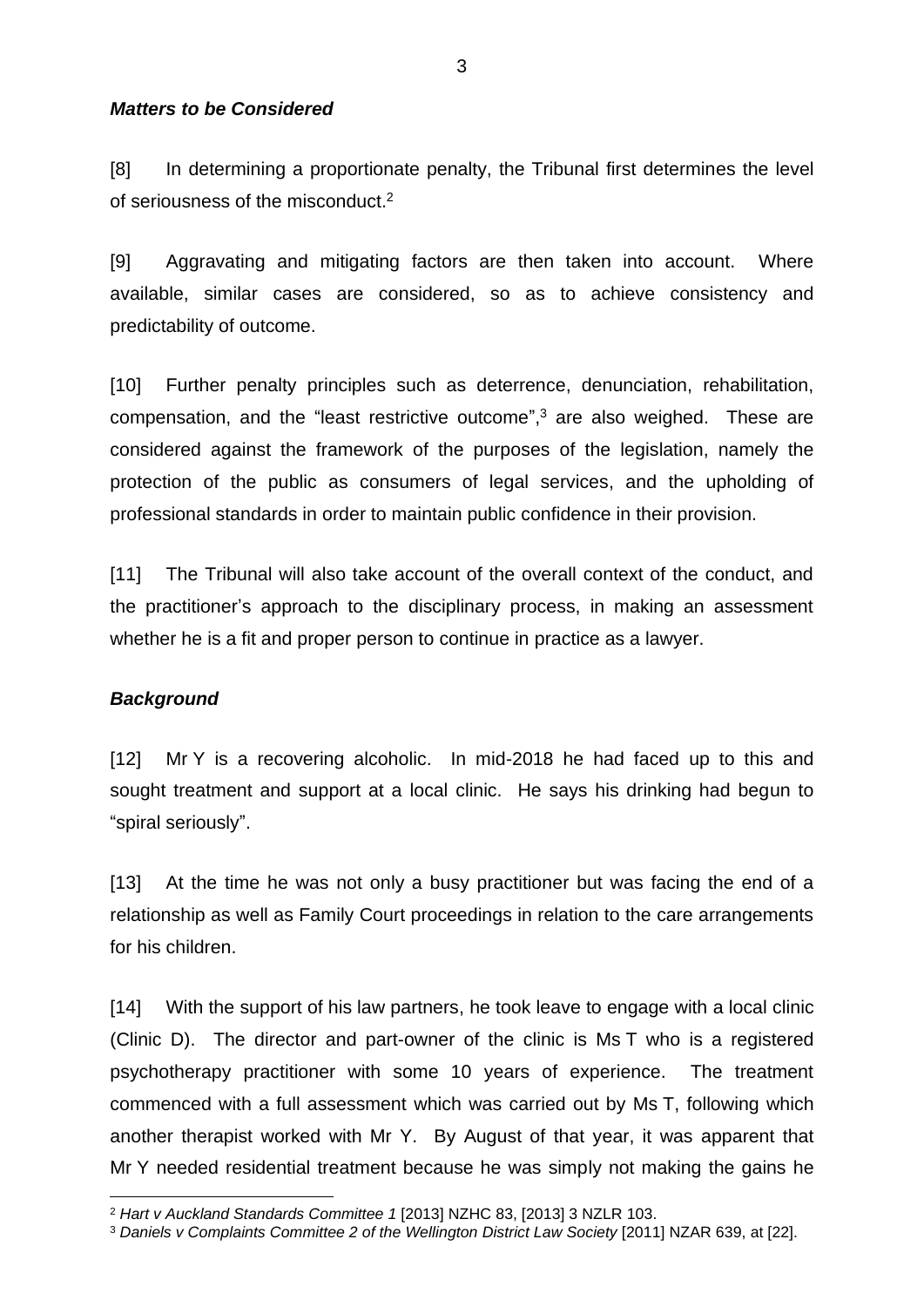had hoped with the assistance of the clinic. He had not managed to curb his drinking and more intensive help was needed. He was discharged from Clinic D and enrolled in a residential treatment at Capri Clinic where he undertook a 21-day residential programme.

[15] This residential treatment was more successful, and Mr Y achieved sobriety for some time. In his self-reporting letter to the New Zealand Law Society of February 2020, Mr Y described himself as having had one lapse only in the previous 17 months of sobriety.

[16] Following his residential treatment, and to support his sobriety, Mr Y fully engaged with AA, attending at least two meetings per week. These meetings were held at the premises of Clinic D, which was also Ms T's own home. She was frequently the chairperson and was the host and during the following 12 months a strong friendship grew between Mr Y and Ms T.

[17] In time Mr Y began to chair groups and says that he considered that Ms T became "… *the single biggest influence in my maintaining sobriety. Her knowledge and support took me safely through the post-rehab phase* … *I trusted her advice and respected her opinion and guidance*".

[18] It is also clear that Mr Y became closely connected to the support group and network formed by these regular meetings.

[19] Ms T, who had been separated from her husband for approximately two years, was aware that Mr Y was a lawyer. In November 2018 she discussed with Mr Y her "unresolved separation and property division issues". She was unrepresented and asked that Mr Y and his firm represent her.

[20] The nature of the work was more suited to Mr Y's partner, so although the direct communication was primarily between lawyer (Mr Y) and client (Ms T) directly, it was overseen by Mr Y's partner who assisted with his knowledge, strategy and expertise, including vetting communications.

[21] It was in about February 2019 that the relationship between Ms T and Mr Y became more intimate and in mid-March 2019 a sexual relationship developed.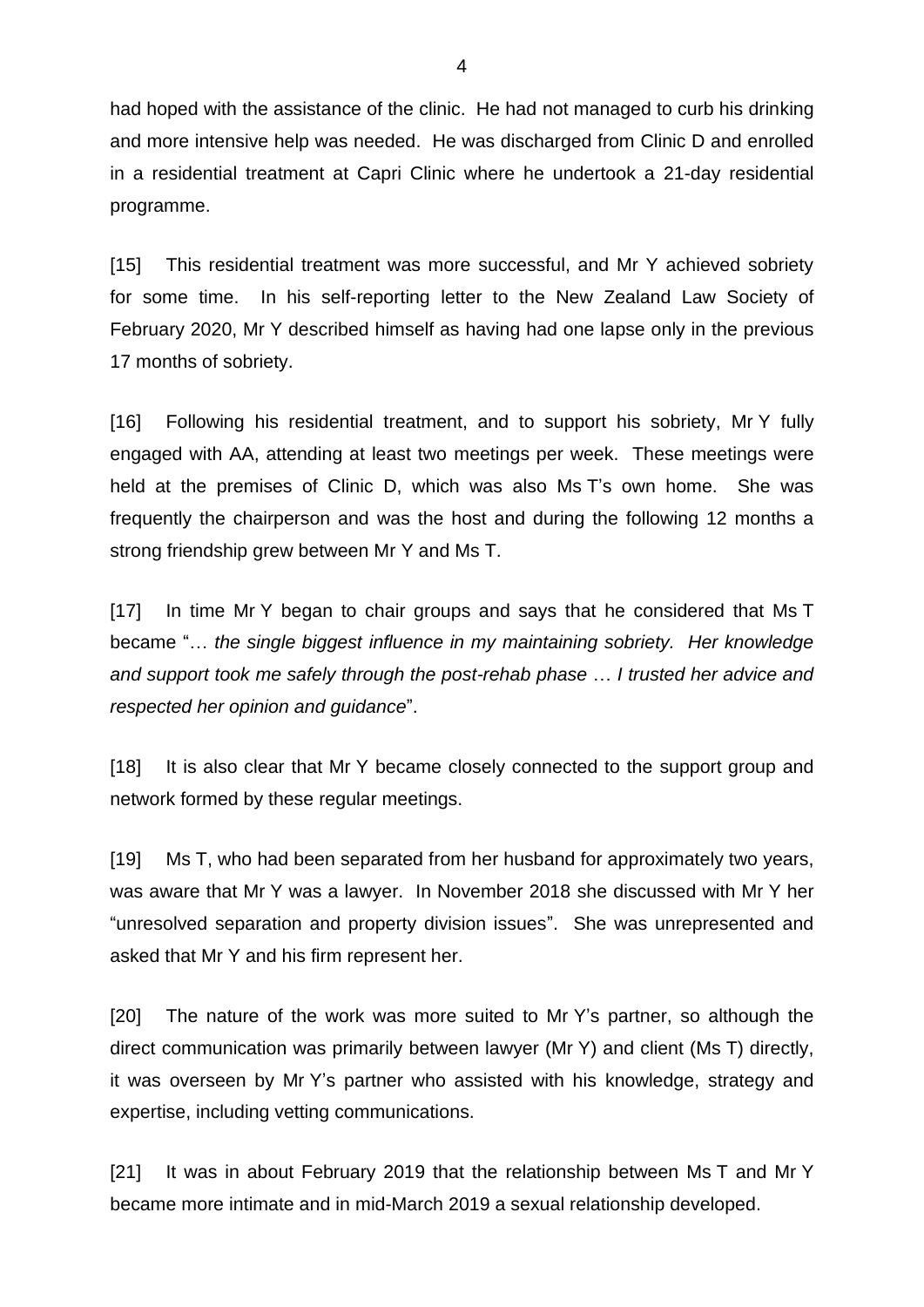[22] In late April a letter was received from Ms T's husband's lawyers suggesting that Mr Y ought not to be involved in representing Ms T because he was seen as an active client of her clinic. Mr Y says he in fact was not, he was attending AA meetings and STEPS group at the clinic. However, it was decided that the file would pass to the partner who had been overseeing it, and Mr Y would remain very much in the background from that point.

[23] Thus, the period during which he had an intimate relationship with the client while representing her in a family related matter, was a relatively brief one. The relationship between Ms T and Mr Y continued until early September 2019.

[24] On 18 June 2019 the Law Society advised Mr Y that Ms T's husband had made a complaint about the nature of their relationship and an alleged conflict of interest between Mr Y as lawyer and a client of the clinic. Mr T remained a director and shareholder of the clinic also.

[25] Mr Y wrote to the Complaints Service on 21 June denying the allegations made by Mr T. He stated that Ms T was a "*personal friend as part of a small but close group of people I associate with as part of the* … *AA community*." He pointed out that he had been discharged from the clinic in August 2018 and attended meetings at the clinic's premises which were under the auspices of AA which did not affiliate itself with any particular group, including the clinic.

[26] Mr Y "doubled down" in responding to the Complaints Service on 11 July 2019 following an assertion by Mr T that he had been untruthful in his response to the complaint. He said he did not accept any such assertion.

[27] In his affidavit to the Tribunal, Mr Y acknowledged that his relationship with Ms T had "… *crossed the line into a professionally impermissible sexual relationship*".

[28] However, Mr Y went on to describe that in denying the complaint he had not only had fears for his own professional situation, but also because of the risks of exposure for Ms T, who was clearly in breach of her professional codes with the two organisations with which she was registered.<sup>4</sup> Mr Y described his concerns of the

<sup>4</sup> The Drug and Alcohol Practitioners Association of Aotearoa and the Psychotherapist Board of Aotearoa New Zealand.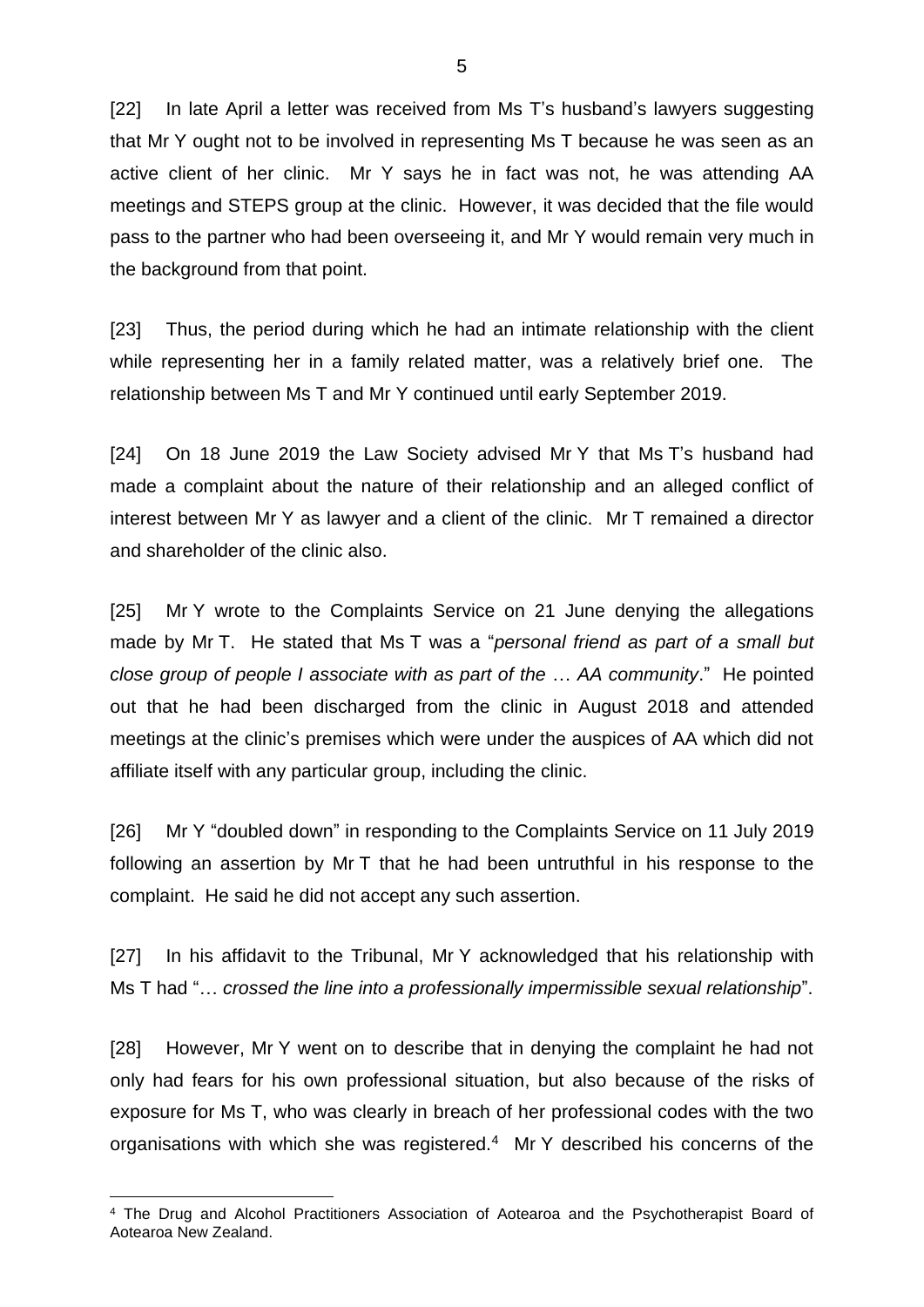"*serious financial and professional consequences for her and (her clinic)*" should the relationship be confirmed.

[29] Under cross-examination, Mr Y went somewhat further in his evidence to confirm that he had come under considerable pressure (from Ms T) not to disclose their relationship or he would lose the relationship and the therapeutic community on which he was so dependent.

[30] Mr Y was very clear about his error in his evidence to the Tribunal:<sup>5</sup>

"I acknowledge to this Tribunal that I ought to have frankly and honestly faced up to the issue when the complaint was made. I have made matters worse by not being immediately truthful and I deeply regret this. I responded as I did as I felt overwhelmed by the dual personal and professional losses that faced me. I panicked and, instead of admitting (Mr T's) allegation about the intimate relationship, I tried to cover it up. I am ashamed of my conduct."

[31] In oral evidence Mr Y confirmed that his fears were realised when, at the time the relationship came to its end, and when Ms T found out that later, Mr Y was seeing another person, she directed him not to return to the support groups from which he had derived so much strength - at that stage he had been sober for 15 and a half months. He says that within four weeks of being cut off in this way he had relapsed and since has not recovered to the extent of such lengthy periods of sobriety.

[32] From the above description, it can be seen that there were complex and multiple reasons which led to the very unwise conduct, the consequences of which Mr Y now faces.

[33] In February 2020 Ms T told the partner who had been handling her affairs of her relationship with Mr Y. Mr Y and the partner immediately took advice and took steps to make a self-report to the Complaints Service acknowledging the misinformation that had been provided by Mr Y in 2019.

[34] Mr Y's self-report was detailed and remorseful. It was followed by a fulsome apology to Ms T's husband and to the Standards Committee.

<sup>5</sup> Affidavit of Mr Y, sworn 17 March 2021, para [16].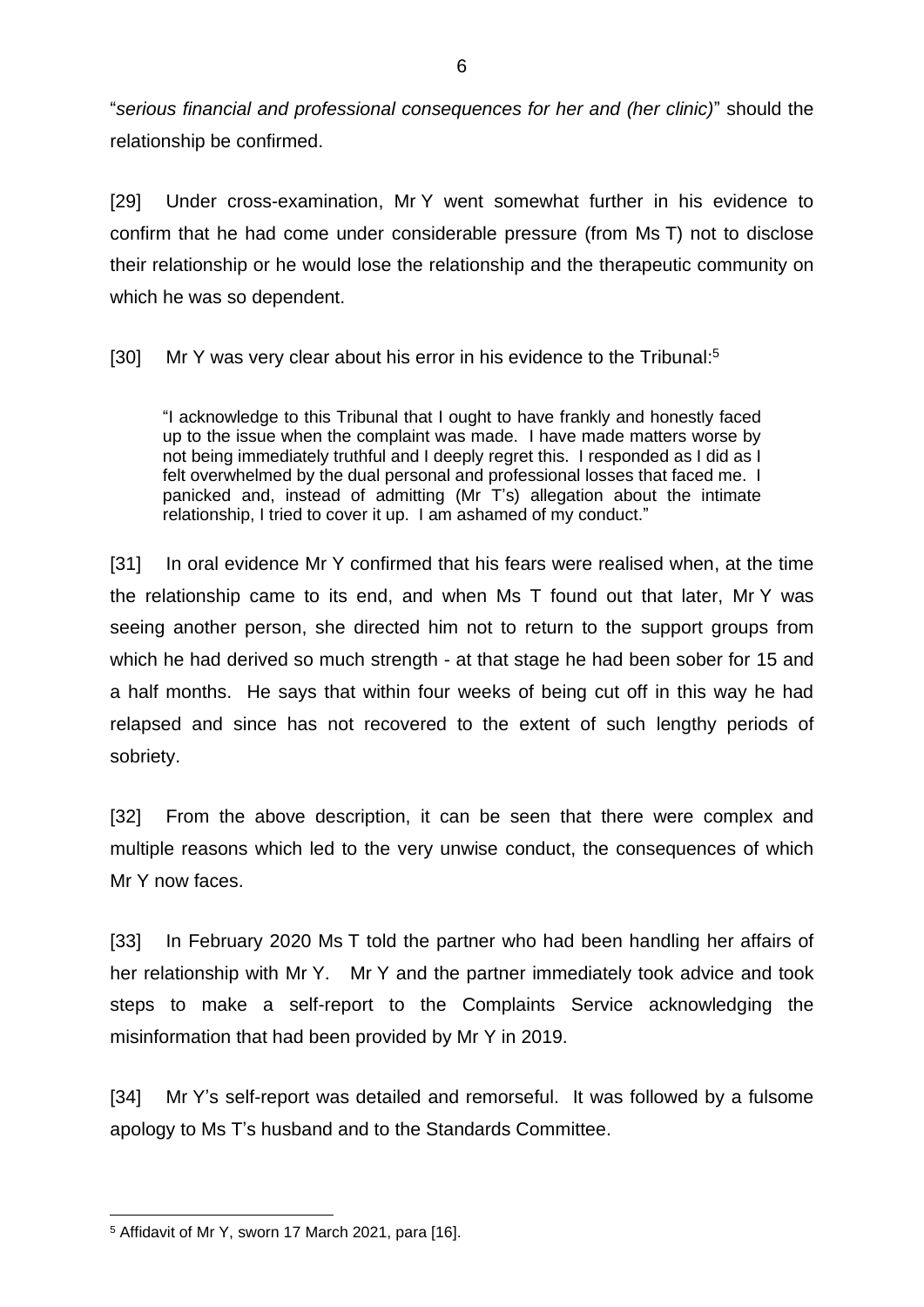# *The Practitioner's Current Health and Arrangements for Management of his Practice*

[35] In April 2021 Mr Y suffered a further serious relapse and entered residential treatment once again at The Retreat, a facility operated by the Salvation Army. He has now re-established support networks and a wellness plan. He is also regularly consulting a psychologist who has provided a report to the Court. This report sets out further background to Mr Y's alcohol problems and related conditions including [redacted].

[36] Mr Y is fortunate in that he has a strong support network of colleagues also, including his attorney, [redacted], his former partner, who attended the hearing as a support person and other senior practitioners in the area all of whom speak highly of the practitioner's abilities as a lawyer. We refer further to these references under the heading of mitigation but we are satisfied that there is no evidence that Mr Y has allowed his occasional relapses to impact on his professional standards and when he has felt himself "going off the rails" it is clear he has reached out to close colleagues to support him in implementing arrangements for his practice to continue to be conducted.

### *Seriousness of Misconduct*

[37] Rule 5.7.1 of the Lawyers Conduct and Client Care Rules states:

### **Personal relationships**

- 5.7 A lawyer must not enter into an intimate personal relationship with a client where to do so would or could be inconsistent with the trust and confidence reposed by the client.
	- 5.7.1 A lawyer must not enter into an intimate personal relationship with a client where the lawyer is representing the client in any domestic relations matter.

[38] The Tribunal has no difficulty applying this Rule to the situation where a lawyer represents a client in a relationship property dispute with a former spouse or partner. Clearly that must fall under the definition of "domestic relations" where a purposive (and therefore protective) reading of the Rule is applied.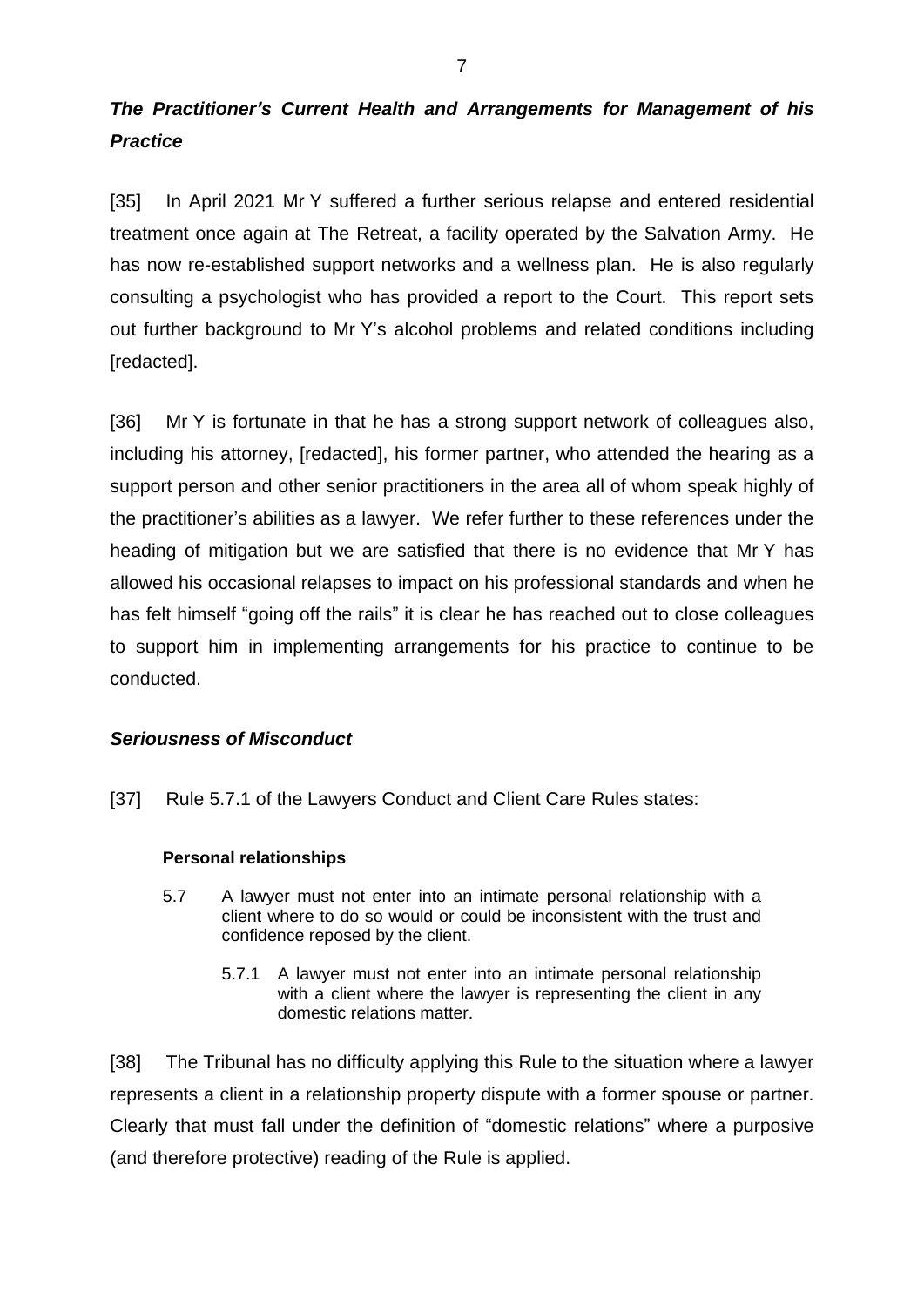[39] The policy behind it is clear. It is well understood that many clients, in the wake of a relationship breakdown can frequently be in emotional turmoil, or sad and anxious and therefore vulnerable. As such the normal power imbalance, where the lawyer is at an advantage by virtue of knowledge, experience and perhaps status, is exaggerated further.

[40] However, in the present case that template can simply not be applied. Since the lawyer and client also had, and continued to have, a therapeutic relationship, with the client in the role of therapist, we would see the practitioner in this situation as equally vulnerable. The prior professional relationship between himself and Ms T and her support of him, which he saw as absolutely essential to him in the treatment of and recovery from his addiction, was also highly problematic, but the professional lapse in that aspect of the relationship is not his.

[41] We say no more about that because Ms T has not been part of the proceedings and has not had the opportunity of providing her perspective. However, the Standards Committee clearly accept this because counsel accepted in her submissions, that this was not a situation of "*gross breach of trust or power imbalance*" such as had existed in either the *Daniels* or *Horsley* matters.<sup>6</sup>

[42] However, power imbalance is not the only reason for this Rule being in place. The further reason is that it is so important, particularly in disputes where emotions might be running high, for the practitioner representing the client to retain objectivity and independence in giving advice to a client. A relationship of this sort can clearly compromise such objectivity.

[43] Engaging the supervision of his partner, and in handing over the file a matter of weeks after the intimate relationship began, does, in our view reduce the seriousness of this behaviour.

[44] Had this been the only area of concern the Tribunal would have been considering much less significant consequences.

<sup>6</sup> *Daniels* see above n 3; *Canterbury Westlands Standards Committee v Horsley* [2014] NZLCDT 47.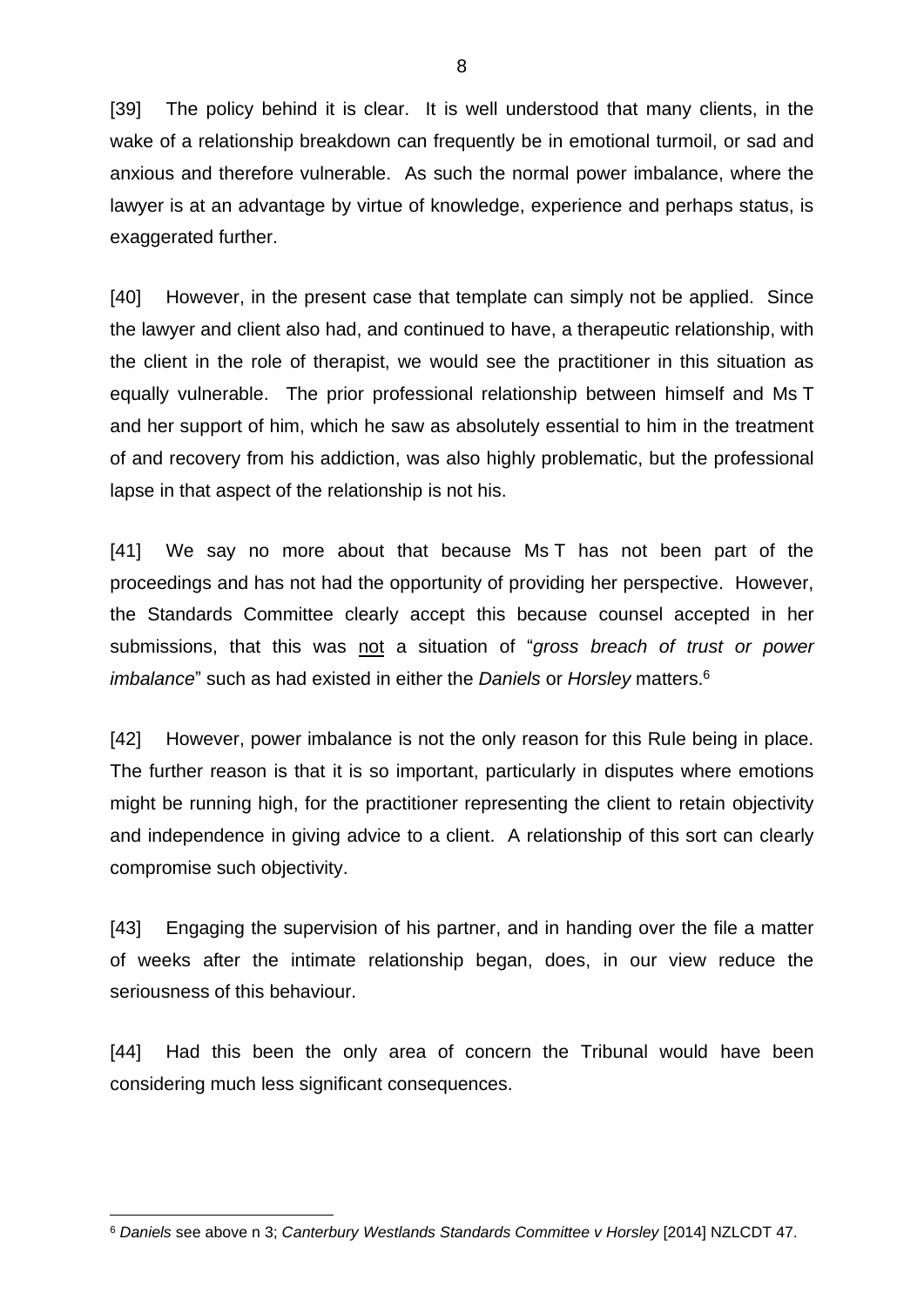[45] However, as earlier indicated, the seriousness of the overall conduct is increased markedly by the practitioner's dishonesty in his dealings with his professional body.

[46] Professional disciplinary processes are in place, not only to uphold standards but also to protect the public. As such it is absolutely essential that all lawyers approach investigations with the utmost candour and responsiveness.<sup>7</sup> From these comments it can be seen that in order to maintain public confidence in professional standards, any failure to act with less than full integrity towards one's professional body during the investigation of a complaint is likely to be seen as misconduct.

[47] We have acknowledged above that there were complex and multiple reasons leading to Mr Y's 2019 response to the Complaints Service. Mr Y's untrue and dishonest statements to his professional body nevertheless constitute significant misconduct.

### *Aggravating Features*

[48] We accept the submission of counsel for the Standards Committee that the second denial of the relationship to the Standards Committee, which occurred in July, following the June letter is an aggravating feature. Mr Y had the opportunity of rethinking his position, but it would seem that his personal circumstances remained the same, namely his dependence upon Ms T and the general support network she represented, was his primary focus as he continued to manage his sobriety.

### *Mitigating Features*

[49] Mr Y can certainly claim credit for an almost 20-year unblemished career as a lawyer. He has provided letters of support from practitioners with whom he regularly interacts. All of these speak highly of his abilities as a lawyer, his courteous interactions and diligent work on behalf of his clients.

[50] We accept the submission made by Mr Y's counsel that this professional misconduct is entirely out of character.

<sup>&</sup>lt;sup>7</sup> Parlane v New Zealand Law Society (Waikato Bay of Plenty Standards Committee No. 2) HC HAM CIV-2010-219-209*,* Cooper J, 20 December 2010.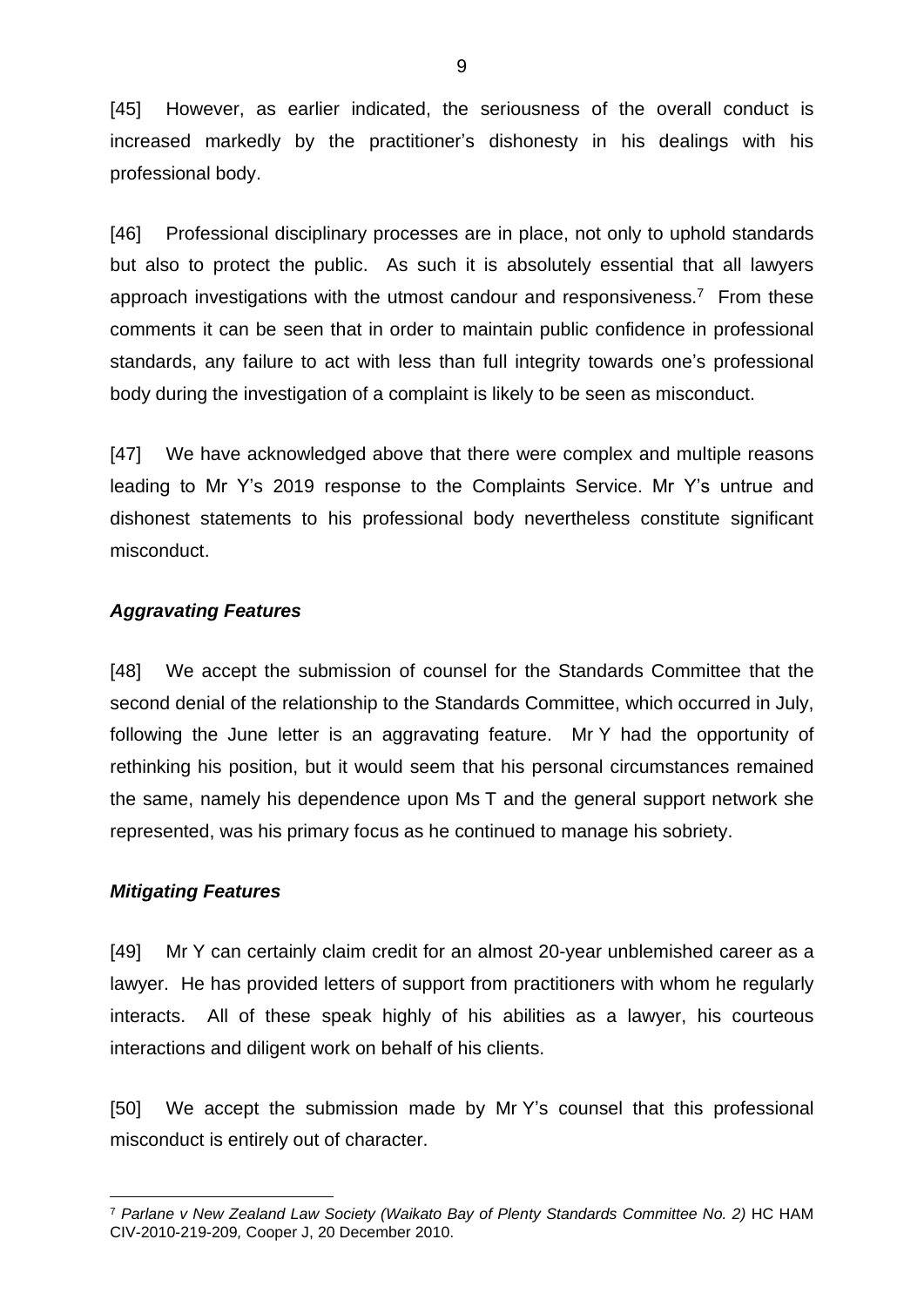[51] Mr Y also relies on the strenuous efforts he has undertaken and continues to undertake to maintain his sobriety and continue in his recovery from alcoholism. The reports he has provided from treatment facilities attended and the psychologist with whom he is working, Mr Sullivan, testify to his earnest efforts in this regard.

[52] We accept that the nature of his illness and the particular stage of his recovery and dependence on the support of those around him, and in particular Ms T, led him to him to make the two serious errors (the relationship and dishonesty with the Standards Committee) under consideration.

[53] We consider that this is a case where we can accept the genuineness of the practitioner's remorse and regret and we record that his apology to both the original complainant and the Standards Committee was a fulsome and genuine one. Mr Y's counsel has invited us to endorse that apology in the formal orders which we will make. This was overlooked by us when making the formal orders, but is included in the final orders recorded at the end of this decision.

Finally, we regard as a strong mitigating feature, albeit a delayed one, the self-report of the practitioner to the Standards Committee, fully setting out the circumstances of his misleading information and taking responsibility for it.

[54] We consider it important to mark this conduct, as distinct from those practitioners who do not take responsibility, or only do so at the hearing, rather than facing up to their professional body, in the knowledge that serious consequences will undoubtedly follow.

### *Similar Cases*

[55] Ms Mok, for the Standards Committee, provided the Tribunal with a number of cases, including those involving practitioners who had had intimate relationships with clients. At the most serious end are the *Daniels* and *Horsley* cases.<sup>8</sup> Both of these cases resulted in suspension of the practitioner from practice for the maximum of three years.

<sup>8</sup> *Daniels* see above n 3; *Horsley* see above n 6.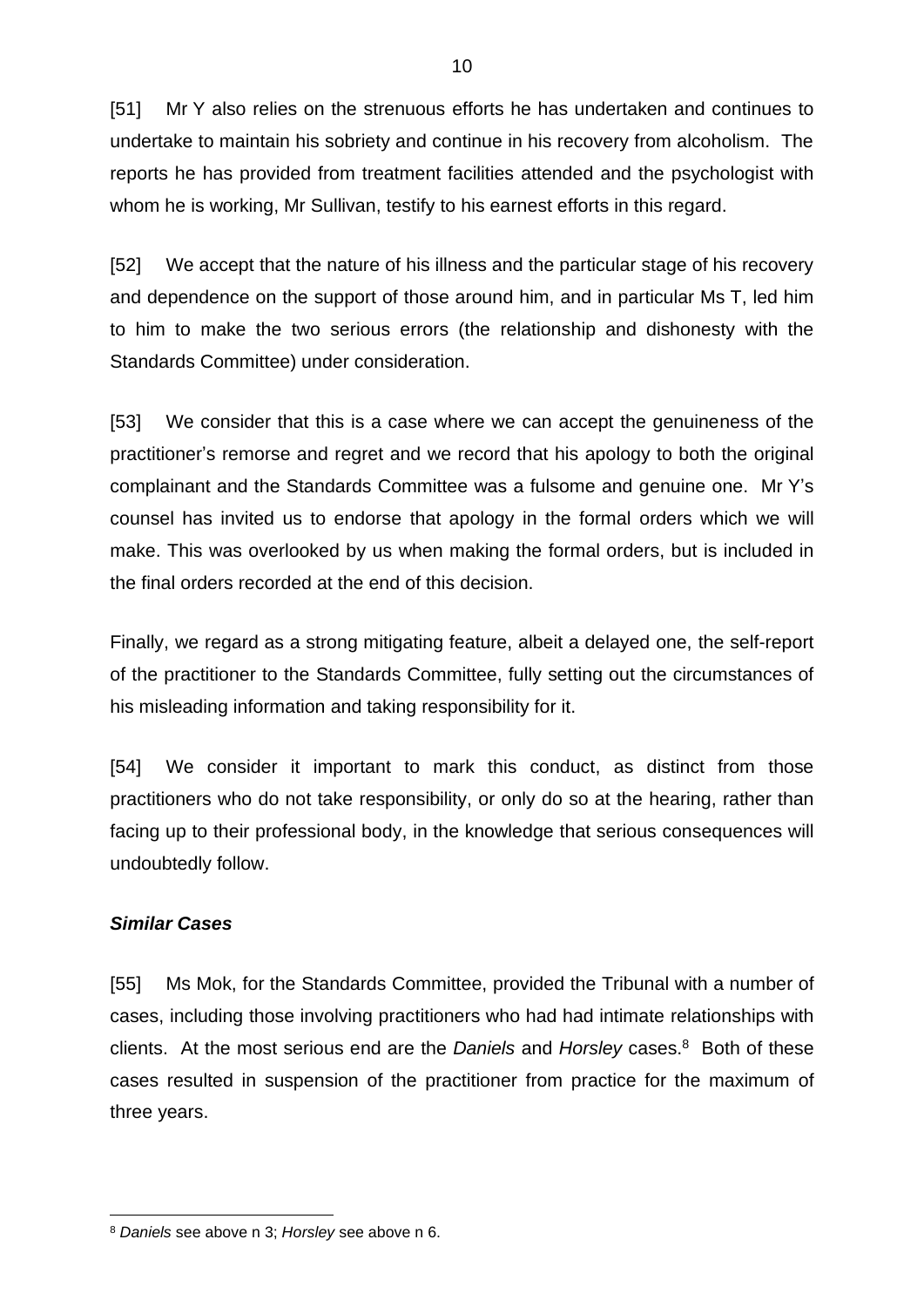[56] In Mr Horsley's case there was the similar aggravating feature of initially misleading the Standards Committee.

[57] However, we consider these cases to be much more serious than the present case, involving as they did lengthy and developing relationships with particularly vulnerable clients. We have already set out our reasons as to why we do not consider that sort of power imbalance existed in this case.

[58] *Tregenza*<sup>9</sup> was also referred to us as a case involving dishonesty towards the Standards Committee; however this error was quickly rectified by the practitioner and is at a lower level than the present matter.

[59] The *Paulson Wilson*<sup>10</sup> case was also referred to us, involving as it did elements of dishonesty and a developing intimate relationship with a prisoner. That case we regard as more serious than the present case because of the deception worked on prison authorities thus undermining the privileged position of lawyers who visit clients in correctional institutions. That practitioner was young and inexperienced and was suspended for 12 months.

### *Application of Penalty Principles*

[60] We refer to the penalty principles set out in paragraph [10] above. Of these, the most clearly engaged are the need for general deterrence and denunciation of the practitioner's conduct. Secondly, there is the need to consider rehabilitation, particularly in the face of the practitioner suffering from an illness such as alcoholism.

[61] It is accepted that there is no need for a public protective element in any period of suspension to be undertaken, given the practitioner's own steps towards recovery from his illness and his frank recognition of his errors in respect of the client relationship.

[62] He is regarded as a competent and well-functioning practitioner whose services are valuable to his clients and the public generally.

<sup>9</sup> *Auckland Standards Committee 1 v Tregenza* NZLCDT [2016] 31.

<sup>10</sup> *National Standards Committee No. 2 v Paulson Wilson* NZLCDT [2021] 16.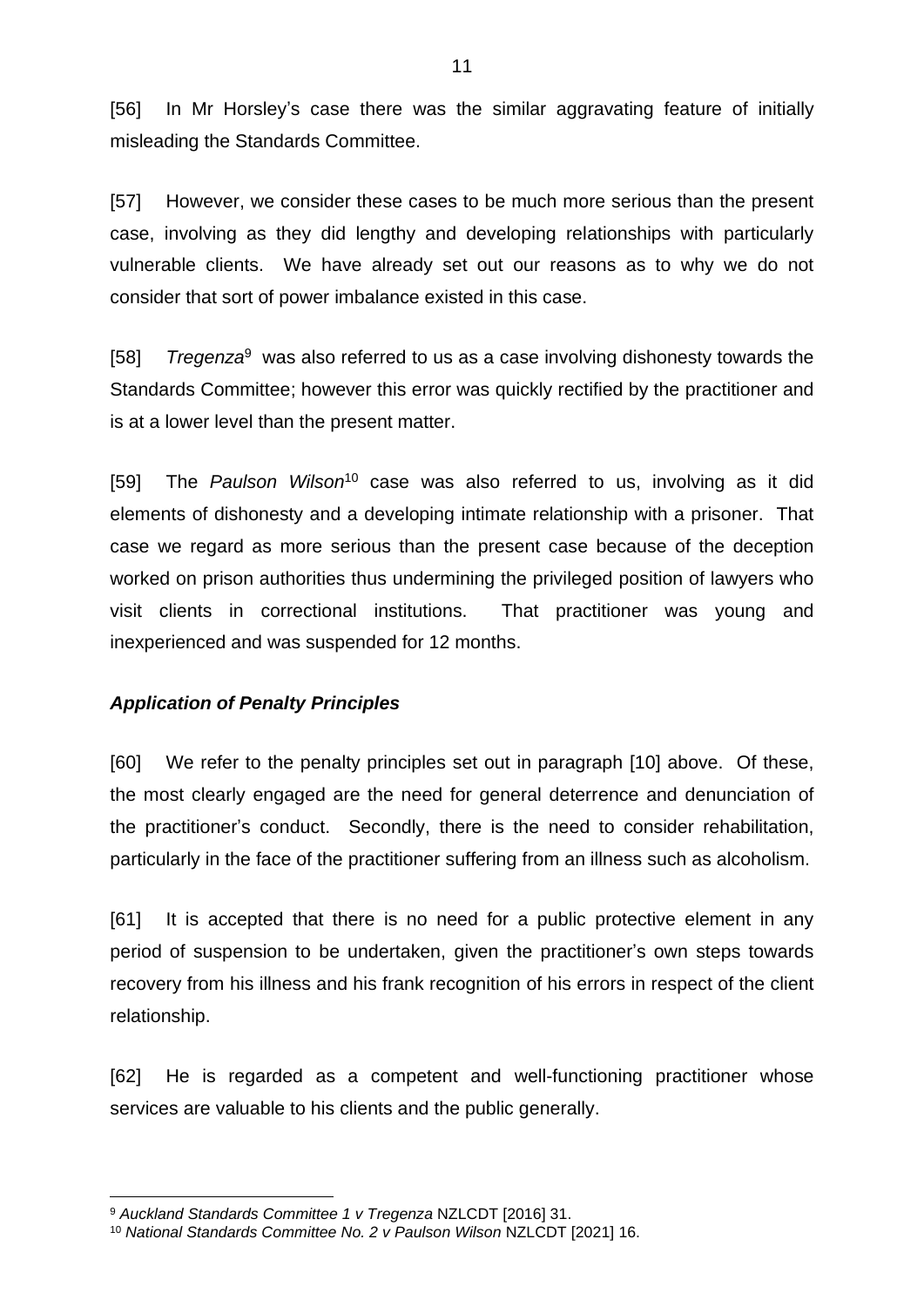[63] The Standards Committee submits that the starting point in fixing penalty ought to be a 12 month suspension but that the Tribunal may well see it as appropriate to reduce such a period given the pressures on the practitioner at the time of the conduct and the mitigating features, which were accepted by the Standards Committee.

[64] We accept that suspension has a broader purpose than public protection, including the ability of the public to observe an effective and proportionate disciplinary response. Suspension can also provide the opportunity for reflection and rehabilitation.

## *Decision*

[65] We consider that nothing short of a period of suspension will properly mark the disapproval of the practitioner's deceptive conduct towards his professional body and the injury that caused to the initial complainant.

[66] Having regard to the unusual circumstances of the relationship, and the influence that had on the practitioner's poor decision-making, we considered that period could be restricted to four months.

[67] That is a significant time for a practitioner to be absent from practice, and the ability to earn a living, but also recognises the responsibility that the practitioner took by self-reporting his conduct.

### *Final Name Suppression*

[68] Section 240 of the Act provides:

### **240 Restrictions on publication**

- (1) If the Disciplinary Tribunal is of the opinion that it is proper to do so, having regard to the interest of any person (including (without limitation) the privacy of the complainant (if any)) and to the public interest, it may make any 1 or more of the following orders:
	- (a) an order prohibiting the publication of any report or account of any part of any proceedings before it, whether held in public or in private:
	- (b) an order prohibiting the publication of the whole or any part of any books, papers, or documents produced at any hearing: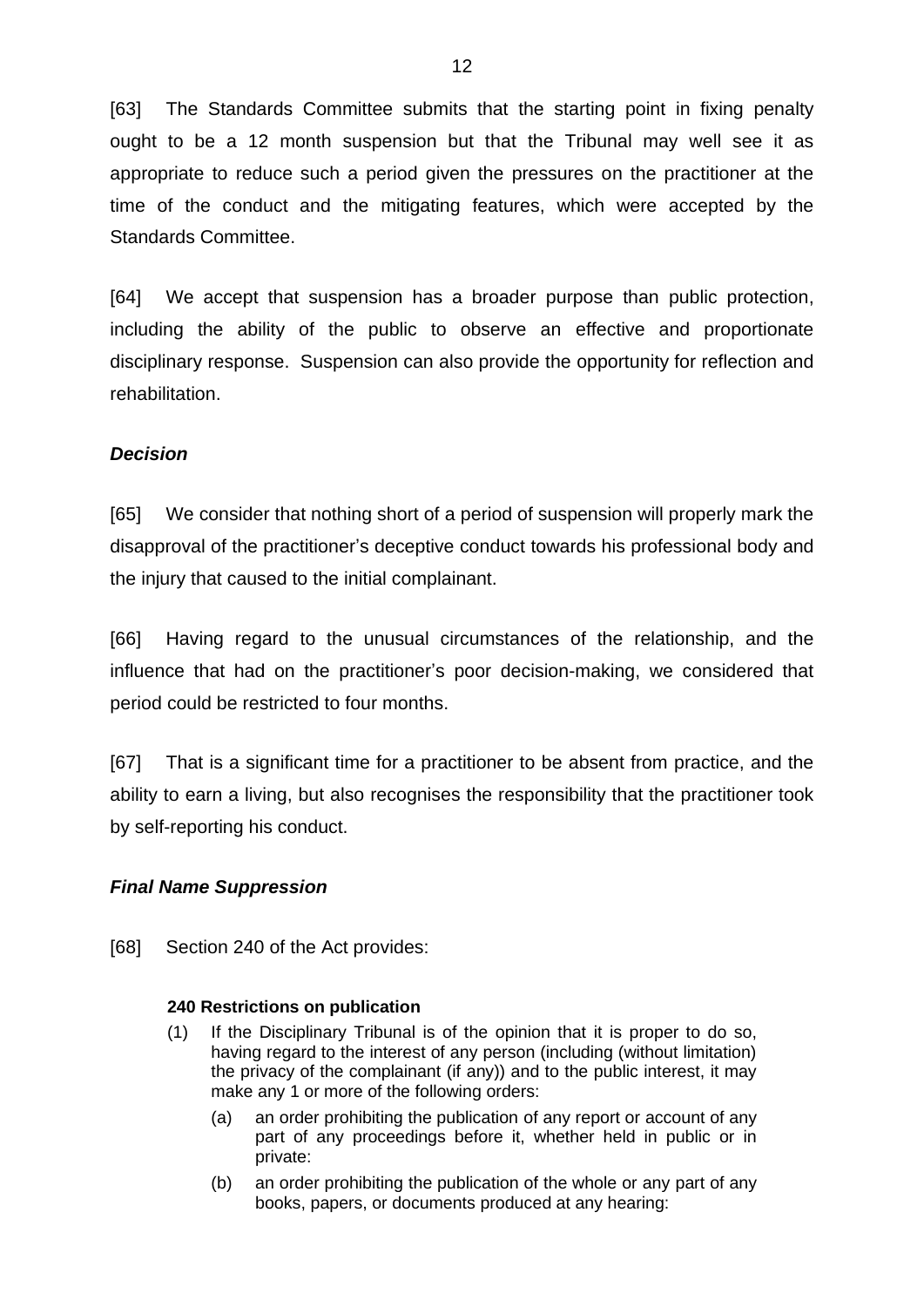- (c) an order prohibiting the publication of the name or any particulars of the affairs of the person charged or any other person.
- (2) Unless it is reversed or modified in respect of its currency by the High Court on appeal under [section](https://legislation.govt.nz/act/public/2006/0001/latest/link.aspx?id=DLM367310#DLM367310) 253, an order made under subsection (1) continues in force until such time as may be specified in the order, or, if no time is specified, until the Disciplinary Tribunal, in its discretion, revokes it on the application of any party to the proceedings in which the order was made or any other person.
- (2A) Subsections (1)(c) and (2) are subject to subsection (4).
- (3) Subsection  $(1)(c)$  does not apply to, or in respect of,—
	- (a) any communications by or between any or all of the following:
		- (i) the Council of the New Zealand Law Society:
		- (ii) the Council of the New Zealand Society of Conveyancers:
		- (iii) an officer of either of the societies specified in subparagraphs (i) and (ii):
		- (iv) an employee of either of the societies specified in subparagraphs (i) and (ii):
		- (v) a Standards Committee:
		- (vi) an employee of a Standards Committee:
		- (vii) the Legal Complaints Review Officer:
		- (viii) the Disciplinary Tribunal:
	- (b) the publication pursuant to [section](https://legislation.govt.nz/act/public/2006/0001/latest/link.aspx?id=DLM367314#DLM367314) 256 of a notice in the Gazette.
- (4) For the purposes of exercising the Disciplinary Tribunal's powers under subsections (1)(c) and (2) to make or revoke, before the start of the hearing of the charge, an order prohibiting the publication of the name or any particulars of the affairs of the person charged or any other person, the quorum at any sitting of the Disciplinary Tribunal or a division of the Disciplinary Tribunal is, despite [section](https://legislation.govt.nz/act/public/2006/0001/latest/link.aspx?id=DLM366788#DLM366788) 235(1), the 3 member quorum specified in section 235(5).

[69] Mr Pyke submitted that because the practitioner works in a small, relatively tight professional setting that the reputational damage caused by the disclosure of what are quite personal facets of the misconduct outweigh the public need to know his name.

[70] The impact on Mr Y's recovery is also a serious concern. There is the further concern that naming the practitioner might identify the original complainant. In addition, Mr Y has children who might also be adversely affected by any publicity, which could potentially be somewhat salacious.

[71] Given his high standards of professionalism within his own practice and the recognised absence of the need to protect the public from him, it is submitted that this is one of the unusual situations where identifying the lawyer is not necessary.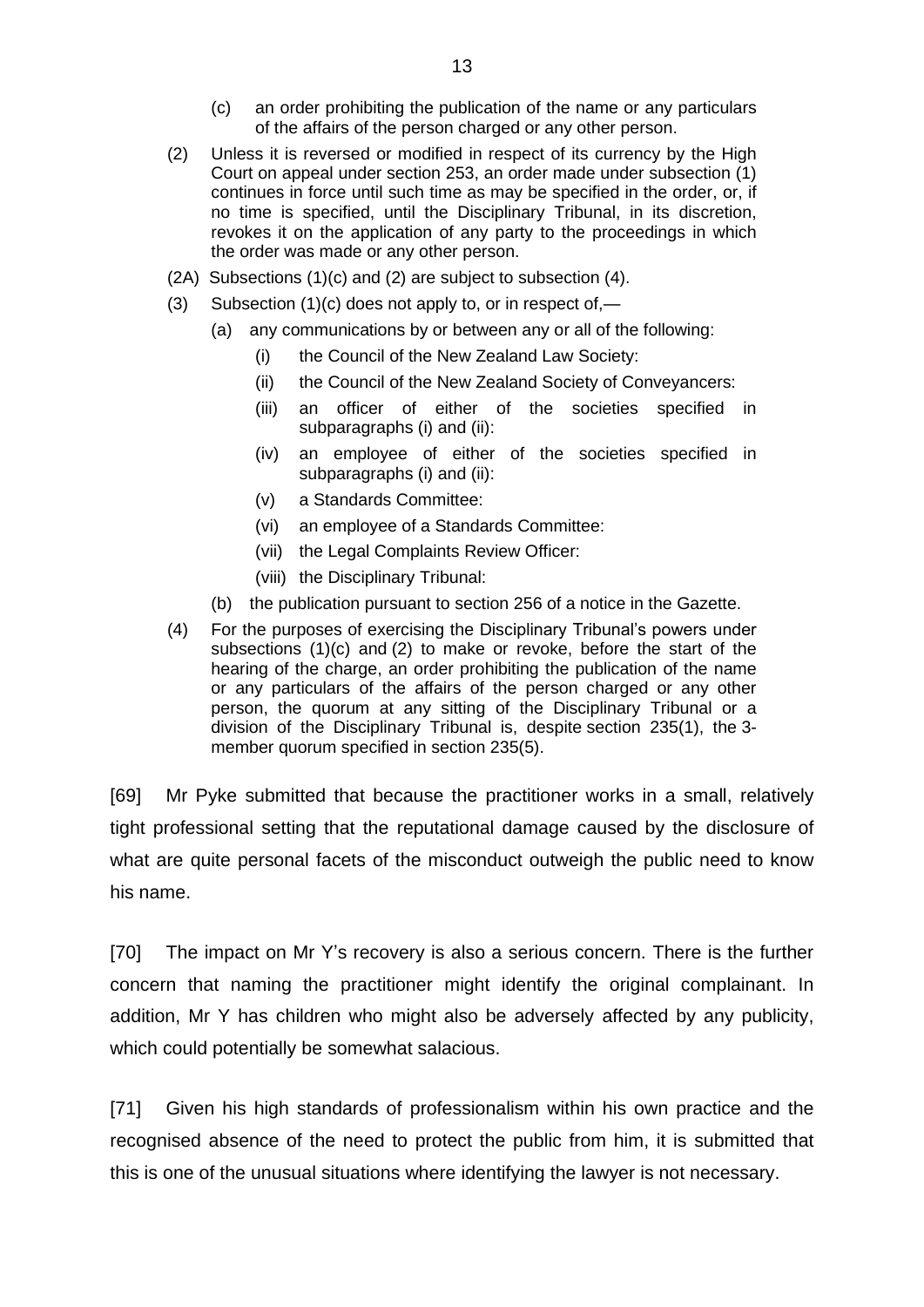[72] Further submissions were received from the Standards Committee, which helpfully set out the legal principles. Having regard to the potential impact of disclosure of the lawyer's name on his rehabilitation, it stated it would abide the decision of the Tribunal.

[73] Counsel for the Standards Committee emphasised the need for names and identifying details of Mr and Ms T to be suppressed.

[74] Submissions were received on behalf of Stuff Ltd. Responsibly, it was accepted that this was a situation where private material disclosed in affidavits, reports and oral evidence was not necessary to inform the public.

[75] However, it was submitted that the circumstances of the offending itself ought to be published, in order for the decision to convey meaningful information. We accept that submission. The nature of the relationship, and Mr Y's response to the complaint are of central significance to the decision.

[76] We also accept the submission that without these circumstances being disclosed the significant penalty principle of general deterrence would be undermined.

[77] There is no dispute that the medical and personal information beyond disclosing alcoholism is not necessary for the public to understand the decision.

[78] We consider that this is one of those unusual cases where the interests of the lawyer and his family, particularly in relation to his rehabilitation, outweigh those of the public in knowing his name. We consider this poses no risk to the community and that the purposes of the professional disciplinary regime can be achieved notwithstanding some restrictions on publication.

[79] The name and identifying details of Mr Y, Ms T and Mr T are suppressed. In addition, any reference to medical or therapeutic information in any of the material held by the Tribunal is also suppressed, including Mr Y's personal history set out in his psychologist's report.